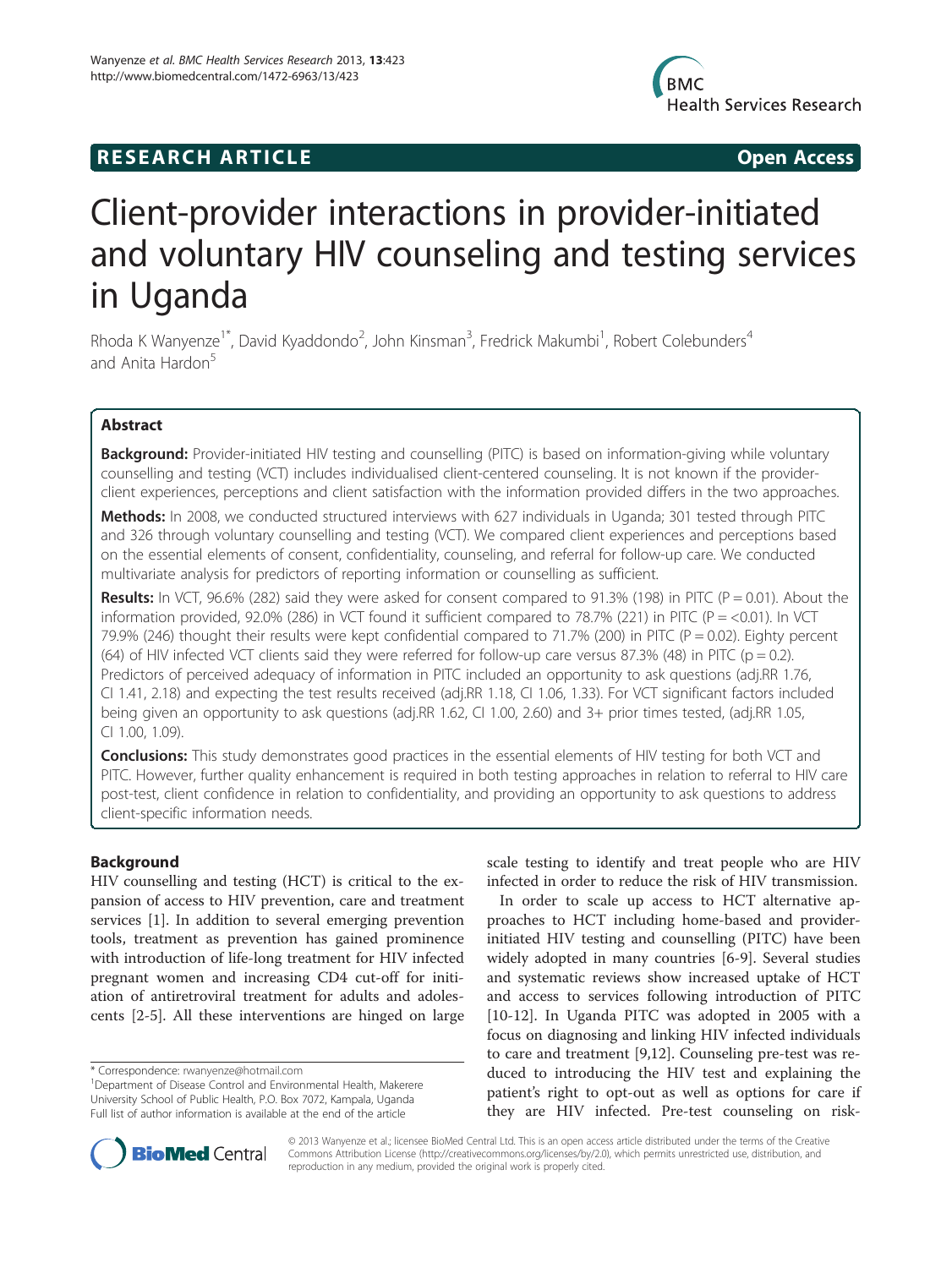reduction was no longer required [\[13](#page-7-0)]. The didactic post-test session highlights prevention options, disclosure and partner testing [\[13](#page-7-0)]. On the other hand, the VCT protocol continues to demand detailed clientcentered HIV risk assessment and risk reduction counseling before and after the test [\[9](#page-7-0)].

Consent, confidentiality, adequate counseling or information, and referral for other relevant services post-test are critical elements of good quality HCT. There are clear differences between VCT and PITC however, ensuring quality of HCT services irrespective of the approach remains critical. The aim of this study was to compare the client experiences and perceptions of quality as well as satisfaction with counseling or information provided in VCT and PITC.

We conducted structured interviews with clients tested through VCT and PITC in Uganda, and compared their experiences and perceptions of consent, counselling and confidentiality. This study was done as part of the Multi-Country African Study on Testing and Counselling for HIV (MATCH) which investigated HIV testing and counselling practices and experiences in four African countries: Burkina Faso, Kenya, Malawi, and Uganda [\[14\]](#page-7-0). The study was approved by the Makerere University Child Health Development Center Ethics Committee and the Uganda National Council for Science and Technology.

## Methods

Between May and December 2008, we conducted structured client interviews with 627 adults  $(\geq 18$  years) including 301 tested through PITC and 326 tested through VCT.

## Study sites

At the time of conducting this study, PITC (outside PMTCT) in Uganda was implemented largely with support from Mulago-Mbarara Teaching Hospitals' Joint AIDS Program (MJAP) and Research Triangle International (RTI). We selected facilities supported by each of the two programs. The selected sites included the national referral and teaching hospital (Mulago Hospital), a regional referral hospital (Soroti Hospital) and a level IV Health Centre (Mpigi Health Center). All the three sites had implemented PITC for over two years. For VCT, we selected the largest and longest VCT provider in Uganda (AIDS Information Center), including an upcountry site in Soroti and another in the capital city of Kampala.

## Selection of respondents

Within the health facilities patients were selected from medical and TB wards, out-patient and antenatal clinics. Sampling and selection of respondents varied by site and client load. The Mulago antenatal care (ANC) had many

clients, so we selected every 5th person every clinic day. On the other hand, the wards in the regional referral hospital and HC IV did not have as many patients so all patients who were discharged on any given day were approached for participation. Similarly, all TB patients who were discharged from the wards were approached for participation. For the VCT facilities we selected every 3rd client on a daily basis. Respondents at the VCT sites and PITC outpatient clinics were approached for participation in the waiting area but interviews were conducted after their session with the providers (on exit from the clinics). Inpatients were approached and interviewed immediately after discharge from the wards.

All respondents provided written consent for participation (signature or thumb print). Out of 303 individuals who were approached within PITC, all agreed to be interviewed but two did not complete the interview. Out of 340 VCT clients who were approached for participation, 4 declined and 10 who had initially agreed to participate did not complete the interview. The major reason for decline and failure to complete interviews was lack of time. Clients were rushing home after being discharged or getting their HIV results.

#### **Measures**

The structured interviews elicited information on client experiences with consent and counseling and perceptions of confidentiality of their test results.

Measures of consent were: whether providers asked clients for consent before testing, and whether providers informed them that they had a right to agree or decline testing.

In addition, we asked whether the PITC clients thought it was important to be given a chance to consent before testing. Measures for confidentiality were: whether providers told clients that their test results would be kept confidential, and clients' perceptions of whether they felt their results would be kept confidential. In terms of adequacy of counselling, we used a standardised protocol of information that should be given during pre- and post-test counselling based on the Uganda national VCT protocol which includes: how HIV is transmitted; how the test works; the meaning of positive and negative results; explanation of the window period; information on prevention, disclosure and partner testing. In terms of overall perceived quality of the counselling and testing services, we asked if the clients felt the information they had received was sufficient, whether they were given an opportunity to ask questions, how they were treated by providers, and if they found the interaction with the providers useful. The same questions were asked of respondents in PITC and stand-alone VCT.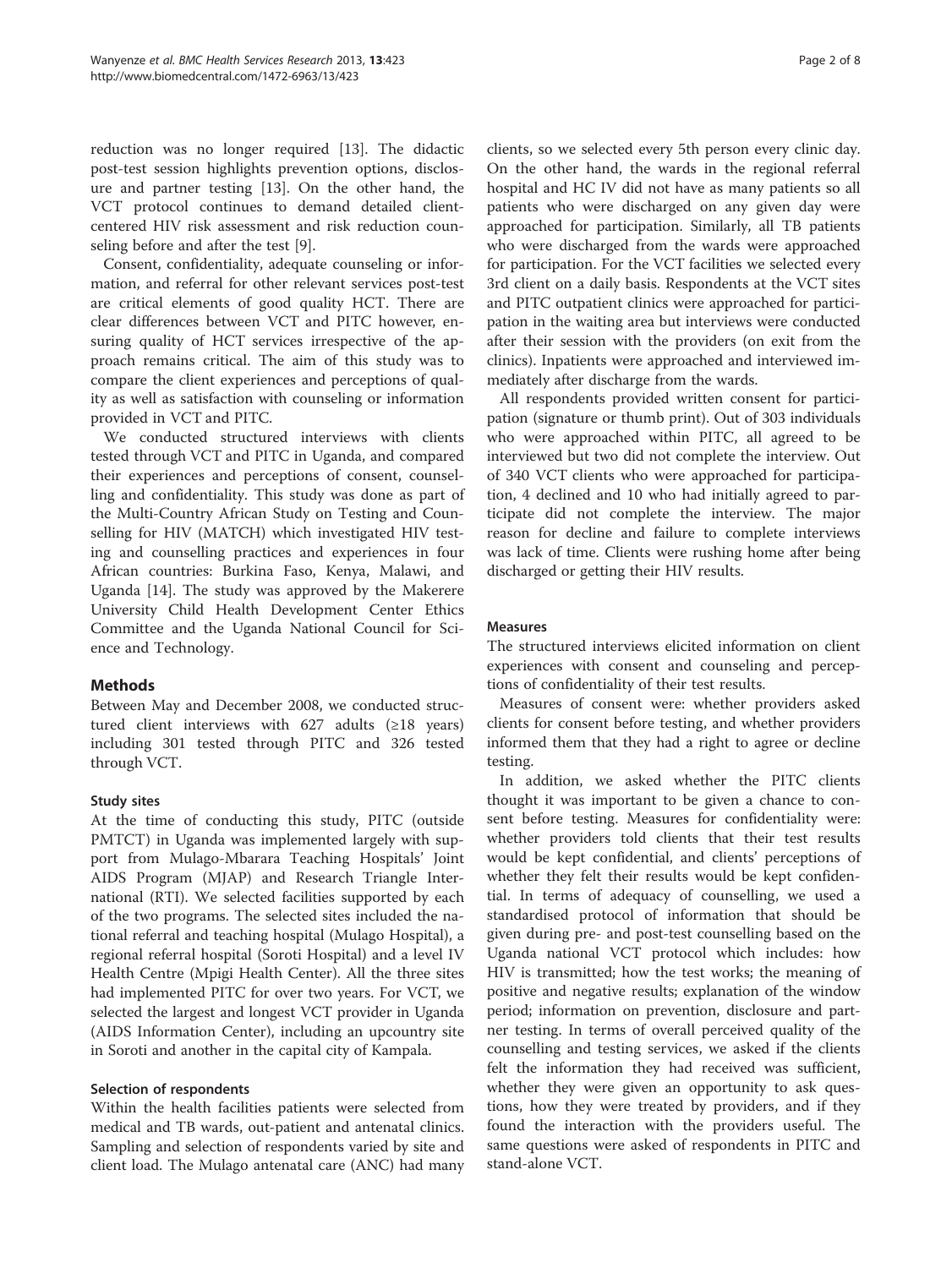#### Data analysis

We compared experiences across the two strategies and used chi-square tests to test for differences across the two groups. Within PITC we conducted a sub-analysis and comparisons of respondents including in ANC, medical inpatients, and outpatients. TB inpatients were combined with other medical inpatients since the number of TB inpatients interviewed was small (<30). We conducted bivariate and multivariate analysis for factors associated with perceived adequacy of information or counseling. We assumed that there would be differences by age, marital status, educational level and sex; and also by HIV sero-status, whether clients expected the results they received and if they were given an opportunity to ask questions. The outcome variable for the bivariate and multivariate analysis was proportion of clients reporting that information received was sufficient. Because of the inherent differences in testing approach between VCT (client-initiated) and PITC (provider-initiated), we developed separate models for PITC and VCT. The model of choice was a generalized linear model (GLM) with the binomial family and a log link regression but because of convergence problems with this model, we opted for a "modified" Poisson model (under GLM with Poisson family and log link with robust standard errors with out exposure offset) and adjusted for clustering at geographical location of health facility (Soroti, Mulago/Kampala and Mpigi) to obtain prevalence risk ratio (RR) of reporting that information provided was sufficient[[15\]](#page-7-0). In the multivariate analysis, we included variables from the bivariate analysis with p-value < 0.15 or potential confounders. Statistical analyses were performed using Stata™ Release 9.2 (Stata Corporation, 4905 Lakeway Drive, College Station, Texas 77845 USA).

#### Results

More respondents were women than men: 53.4% (174) in VCT and 62.1% (187) in PITC. VCT respondents were more often never married, 44.8% (145) compared to 18.4% (55) in PITC, p < 0.0001; and a larger proportion of respondents in VCT, 50.3% (157) were first-time testers compared to 39.0% (112) in PITC (Table 1).

#### Consent process

The majority of respondents in VCT (82.3%, 256) and PITC (83.9%, 239) said they did not find it difficult to decide to be tested. The majority of respondents also reported that they were asked if they agreed to be tested; significantly higher in VCT, 96.6% (282) than PITC, 91.3% (198),  $(p = 0.01)$ . A lower proportion said they were told about their right to decline testing; again this measure of consent was higher in VCT, 89.7% (262) than PITC, 80.1% (173), ( $p = 0.002$ ). All respondents who

## Table 1 Socio-demographic characteristics of respondents

| <b>Respondent characteristics</b> | Total<br>$N = 627$ | <b>VCT N (%)</b><br>$N = 326$ | <b>PITC N (%)</b><br>$N = 301$ |  |
|-----------------------------------|--------------------|-------------------------------|--------------------------------|--|
| Age                               |                    |                               |                                |  |
| Mean (SD)                         | 31.26 (10.72)      | 30.2 (8.85)                   | 32.5 (12.36)                   |  |
| Median (IQR)                      | 29 (24, 37)        | 28 (24, 35)                   | 29 (24,38)                     |  |
| Age-group                         |                    |                               |                                |  |
| 18-20                             | 76 (12.2)          | 40 (12.3)                     | 36 (12.0)                      |  |
| 21-30                             | 302 (48.3)         | 162 (49.7)                    | 140 (46.8)                     |  |
| $31 - 40$                         | 151 (24.2)         | 81 (24.9)                     | 70 (23.4)                      |  |
| 41-50                             | 58 (9.3)           | 33 (10.1)                     | 25 (8.4)                       |  |
| $50+$                             | 38 (6.1)           | 10(3.1)                       | 28 (9.4)                       |  |
| Sex                               |                    |                               |                                |  |
| Female                            | 361 (57.6)         | 174 (53.4)                    | 187 (62.1)                     |  |
| Male                              | 266 (42.4)         | 152 (46.6)                    | 114 (37.9)                     |  |
| <b>Education</b>                  |                    |                               |                                |  |
| No formal education               | 39(6.3)            | 21(6.5)                       | 18(6.0)                        |  |
| Primary                           | 226 (36.2)         | 79 (24.3)                     | 147 (49.2)                     |  |
| Secondary/vocational              | 282 (45.2)         | 166(51.1)                     | 116 (38.8)                     |  |
| Post-secondary                    | 71(11.3)           | 56 (17.2)                     | 15(5.0)                        |  |
| Other                             | 6(1.0)             | 3(1.0)                        | 3(1.0)                         |  |
| Marital status                    |                    |                               |                                |  |
| Never married                     | 200 (32.1)         | 145 (44.8)                    | 55 (18.4)                      |  |
| Married or cohabiting             | 327 (52.5)         | 129 (39.8)                    | 198 (66.2)                     |  |
| Divorced/separated                | 55 (8.8)           | 27(8.3)                       | 28 (9.4)                       |  |
| Widowed                           | 41 (6.6)           | 23 (7.1)                      | 18 (6.0)                       |  |
| Religion                          |                    |                               |                                |  |
| Catholic                          | 205 (32.7)         | 89 (27.3)                     | 116 (38.5)                     |  |
| Protestant                        | 222 (35.4)         | 127 (39.0)                    | 95 (31.6)                      |  |
| Moslem                            | 102 (18.3)         | 62 (19.0)                     | 40 (13.3)                      |  |
| Pentecostal                       | 84 (13.4)          | 41 (12.6)                     | 43 (14.3)                      |  |
| <b>SDA</b>                        | 14(2.2)            | 7(2.2)                        | 7(2.3)                         |  |
| <b>Previous HIV testing</b>       |                    |                               |                                |  |
| Once                              | 269 (44.9)         | 157 (50.3)                    | 112 (39.0)                     |  |
| Twice                             | 137 (22.9)         | 57 (18.3)                     | 80 (27.9)                      |  |
| Thrice                            | 193 (32.2)         | 98 (31.4)                     | 95 (33.1)                      |  |

were asked for consent said they agreed to be tested except one in VCT and nine in PITC who said they did not know. When PITC respondents were asked how important it was for them to agree or decline to be tested majority (65.5%, 116) said it was very important, 20.3% (36) said it was somewhat important while the rest thought it was not important.

#### Receipt of results and confidentiality

Almost all respondents reported that they had received their results; 99.4% (313) in VCT and 97.2% (280) in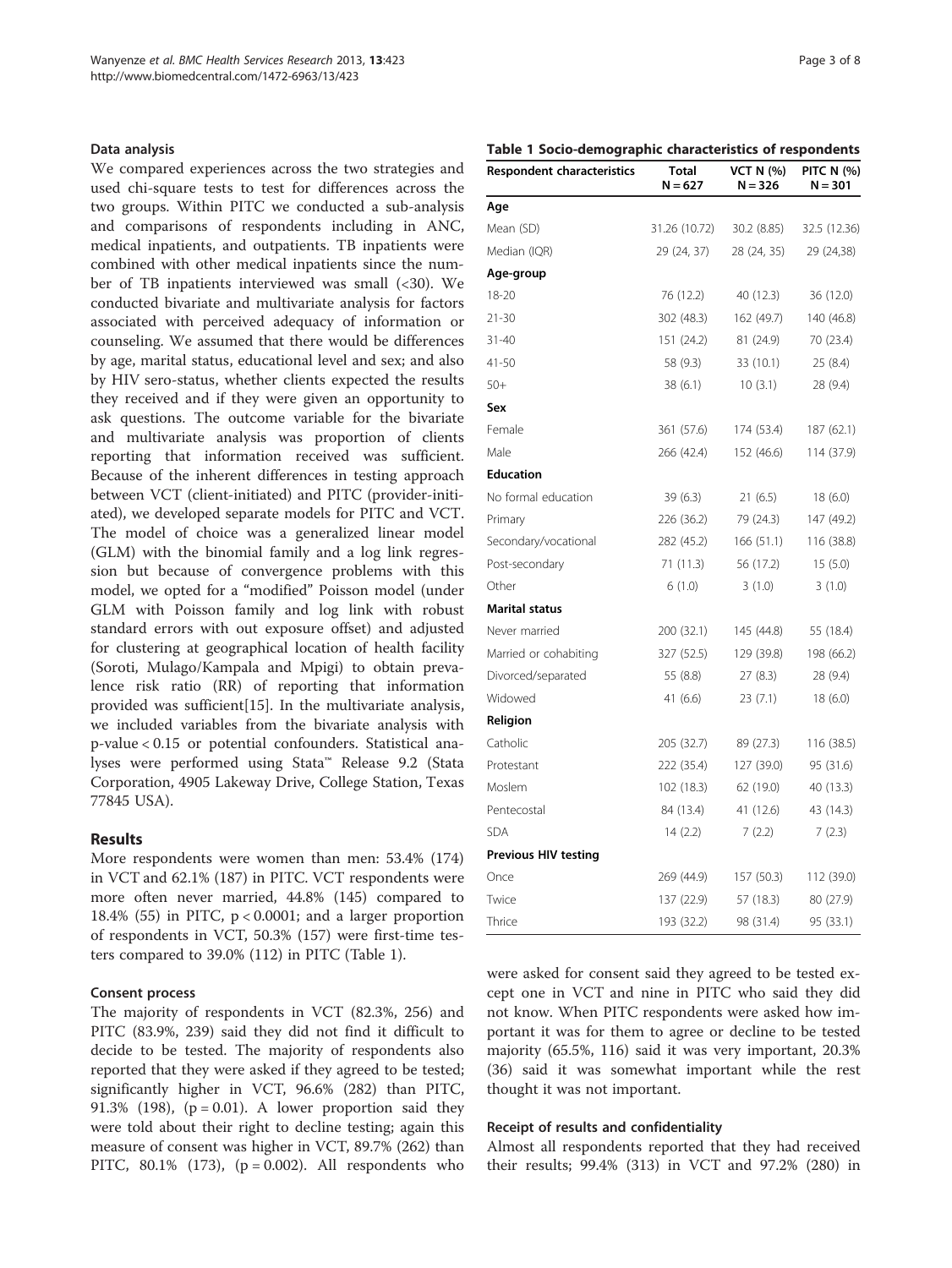## <span id="page-3-0"></span>Table 2 Client perceptions of the confidentiality, counselling and consent procedures within VCT and PITC

| <b>Client perceptions/experiences</b>       | Total $N = 627$                     | $VCT N = 326$ | PITC $N = 301$ | Chi square (p value) |
|---------------------------------------------|-------------------------------------|---------------|----------------|----------------------|
|                                             | Pre-test session                    |               |                |                      |
| Asked if they agreed to test                |                                     |               |                |                      |
| Yes                                         | 480 (94.3)                          | 282 (96.6)    | 198 (91.2)     |                      |
| No                                          | 29(5.7)                             | 10(3.4)       | 19 (8.8)       | 0.010                |
| Explained choice to decline test            |                                     |               |                |                      |
| Yes                                         | 435 (85.6)                          | 262 (89.7)    | 173 (80.1)     | 0.002                |
| No                                          | 73 (14.4)                           | 30 (10.3)     | 43 (19.9)      |                      |
| Told that results would remain confidential |                                     |               |                |                      |
| Yes                                         | 459 (90.2)                          | 274 (93.8)    | 185 (85.3)     |                      |
| No                                          | 48 (9.4)                            | 16(5.5)       | 32 (14.8)      | 0.001                |
| <b>Explained HIV transmission</b>           |                                     |               |                |                      |
| Yes                                         | 456 (89.6)                          | 267 (91.4)    | 189 (87.1)     |                      |
| No                                          | 52 (10.2)                           | 24 (8.2)      | 28 (12.9)      | 0.159                |
| Explained how the test works                |                                     |               |                |                      |
| Yes                                         | 365 (71.9)                          | 212 (72.6)    | 153 (70.8)     |                      |
| No                                          | 143 (28.2)                          | 80 (27.4)     | 63 (29.2)      | 0.661                |
| Explained + ve/-ve results                  |                                     |               |                |                      |
| Yes                                         | 461 (91.3)                          | 268 (92.7)    | 193 (89.4)     |                      |
| No                                          | 44 (8.7)                            | 21(7.3)       | 23 (10.7)      | 0.182                |
| <b>Explained window period</b>              |                                     |               |                |                      |
| Yes                                         | 421 (82.7)                          | 252 (86.3)    | 169 (77.9)     |                      |
| No                                          | 85 (16.7)                           | 39 (13.4)     | 46 (21.2)      | 0.071                |
| Given advice on prevention                  |                                     |               |                |                      |
| Yes                                         | 483 (94.9)                          | 281 (96.2)    | 202 (93.1)     |                      |
| No                                          | 26(5.1)                             | 11(3.8)       | 15(6.9)        | 0.111                |
|                                             | Post-test session                   |               |                |                      |
| <b>Explained meaning of results</b>         |                                     |               |                |                      |
| Yes                                         | 569 (96.0)                          | 309 (99.0)    | 260 (92.5)     |                      |
| No                                          | 21(3.5)                             | 3(1.0)        | 18(6.4)        | 0.001                |
| <b>Discussed disclosure</b>                 |                                     |               |                |                      |
| Yes                                         | 395 (66.6)                          | 221 (70.8)    | 174 (61.9)     |                      |
| No                                          | 193 (32.6)                          | 90 (28.9)     | 103 (36.7)     | 0.076                |
| <b>Discussed prevention</b>                 |                                     |               |                |                      |
| Yes                                         | 537 (90.6)                          | 302 (96.8)    | 235 (83.6)     |                      |
| No                                          | 51 (8.6)                            | 10(3.2)       | 41 (14.6)      | < 0.001              |
| Referral for medical care                   |                                     |               |                |                      |
| Yes                                         | 112 (83.0)                          | 64 (80.0)     | 48 (87.3)      | 0.2690               |
| No                                          | 23 (17.0)                           | 16(20.0)      | 7(12.7)        |                      |
|                                             | Overall session (Perceived quality) |               |                |                      |
| Information given sufficient                |                                     |               |                |                      |
| Yes                                         | 507 (85.6)                          | 286 (92.0)    | 221 (78.7)     |                      |
| No                                          | 57 (9.6)                            | 15(4.8)       | 42 (15.0)      | < 0.001              |
| Do not know                                 | 25 (4.2)                            | 9(2.9)        | 16(5.7)        |                      |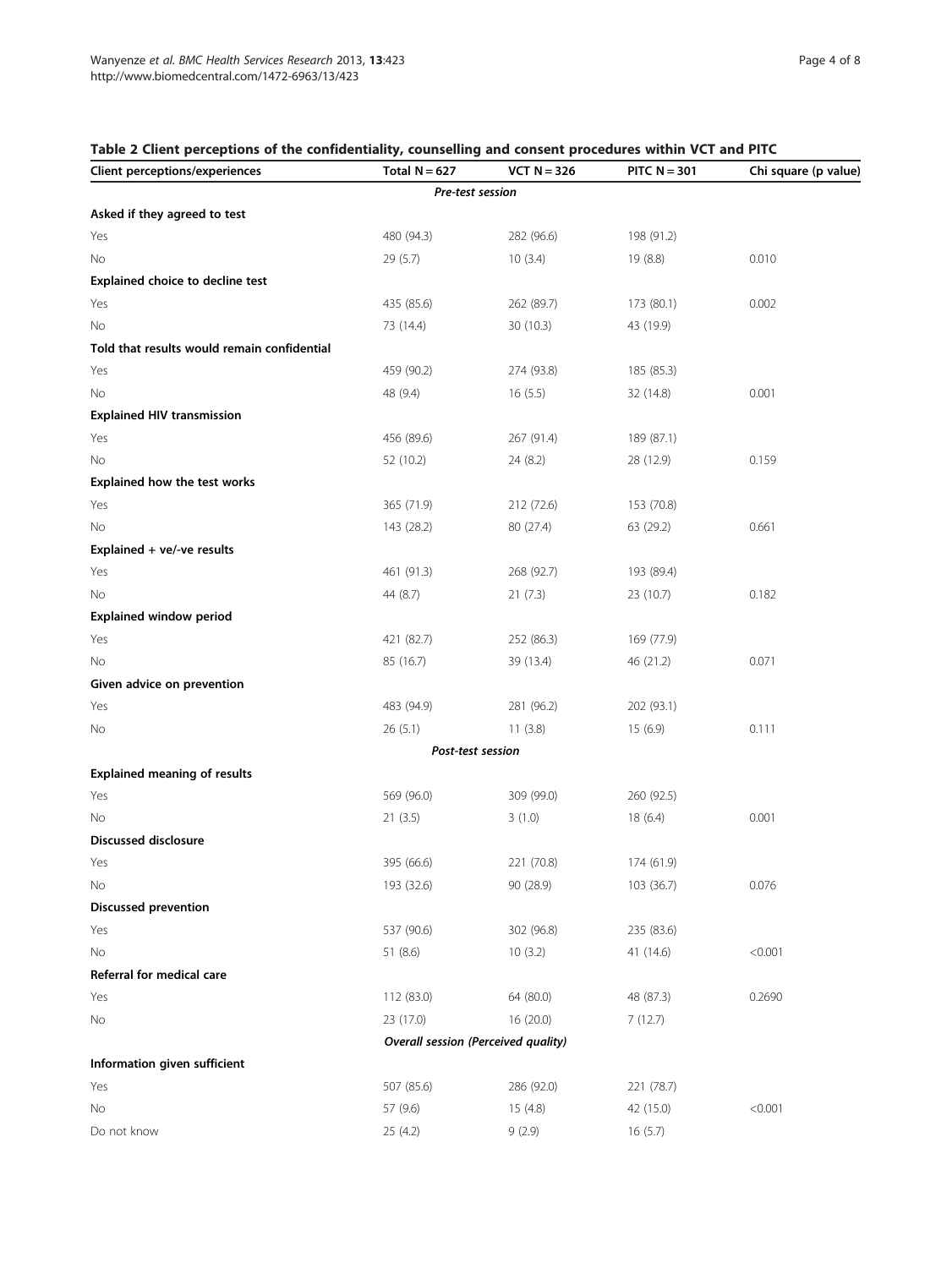| Felt results were kept confidential |            |            |            |         |  |
|-------------------------------------|------------|------------|------------|---------|--|
| Yes                                 | 446 (76.0) | 246 (79.9) | 200 (71.7) |         |  |
| No                                  | 10(1.7)    | 2(0.7)     | 8(2.9)     | 0.020   |  |
| Don't know                          | 131 (22.3) | 60 (19.5)  | 71(25.5)   |         |  |
| Opportunity to ask questions        |            |            |            |         |  |
| Yes                                 | 498 (84.4) | 297 (96.1) | 201 (71.5) |         |  |
| No                                  | 85 (14.4)  | 12(3.9)    | 73 (26.0)  | < 0.001 |  |
| How they were treated by providers  |            |            |            |         |  |
| Very well                           | 243 (41.0) | 144 (46.2) | 99 (35.2)  | 0.021   |  |
| Well                                | 337 (56.8) | 167 (53.6) | 170 (60.5) |         |  |
| badly                               | 5(0.8)     | 1(0.3)     | 4(1.4)     |         |  |
| Declined to answer                  | 8(1.4)     | O(0)       | 8(2.9)     |         |  |
| Expected results they received      |            |            |            |         |  |
| Yes                                 | 336 (57.2) | 188 (60.8) | 148 (53.2) |         |  |
| <b>No</b>                           | 216 (36.8) | 111(35.9)  | 105 (37.8) | 0.017   |  |
| Don't know                          | 33(5.6)    | 9(2.9)     | 24 (8.6)   |         |  |

Table 2 Client perceptions of the confidentiality, counselling and consent procedures within VCT and PITC (Continued)

PITC  $(P = 0.1)$ . However three VCT respondents declined to share their results. Among those who shared their results, 27.0% (88) in VCT and 20.1% (56) in PITC said they were HIV infected. Within PITC 26.9% inpatients reported that they were HIV positive compared to 16.9% outpatients and 14.5% in ANC. A significant proportion of the respondents said they were not expecting the results they received in terms of the HIV sero-status; 36.0% (111) in VCT and 37.8% (105) in PITC (P = 0.05).

The majority of the clients were told by providers that their results would be kept confidential; 94.5% (274) in VCT compared to  $85.3\%$  (185) in PITC (P = 0.007). Asked whether they felt their results had been protected so that nobody else knows them, the majority agreed; 79.9% (246) in VCT versus 71.7% (200) in PITC ( $P = 0.02$ ). A significant proportion of the clients said they did not know whether this had happened; 19.5% (60) in VCT and 25.5% (71) in PITC. In terms of whether the clients thought confidentiality was important, 73.1% (228) in VCT agreed compared to 67.6% (188) in PITC (P = 0.5).

#### Pre- and post-test counselling

The majority of respondents in VCT and PITC received pre-test information on how HIV is transmitted, how the test works, the meaning of positive and negative results, explanation of the window period, and information on prevention, and we did not detect any significant differences by strategy (Table [2](#page-3-0)). During the post-test session, they received the same information but the PITC were less likely to receive the information (Table [2](#page-3-0)). A high proportion of respondents across both strategies said the information they received was sufficient but this was significantly lower in PITC; 92.0% (286) in VCT versus 78.7% (221) in PITC ( $P = < 0.001$ ). About the opportunity to ask questions, 96.1% (297) in VCT agreed compared to  $71.5\%$  (201) in PITC ( $p < 0.001$ ). On how useful the meeting with the providers was, 99.4% (307) in VCT said it was useful compared to 86.8% (244) in PITC (p < 0.001). The majority of respondents said they were treated well by the providers (Table [2\)](#page-3-0). Eighty percent (64) of the HIV infected individuals in VCT and 87.3% (48) from PITC said they were referred for followup care  $(p = 0.3)$ .

#### Experiences of antenatal, inpatients and outpatients

Within PITC the experiences of patients were similar across the clinics and wards but there were differences for some parameters. All (73) the ANC and almost all the inpatients (95.5%, 70) reported that they had been asked if they agreed to test compared to 77.0% (52) of the outpatients. A higher proportion in ANC (94.1, 80) reported receiving HIV prevention information compared to inpatients (81.4%, 83) and outpatients (79.8%, 67). Similarly, a higher proportion in ANC (88.3%, 75) reported receiving information on partner testing compared to inpatients (76.5%, 78) and outpatients (78.6%, 66). Among ANC clients, 98.6% (72) reported that they were given an opportunity to ask questions, compared to 90.3% of inpatients and 89.7% (62) of outpatients. A lower proportion across all the three categories of patients reported that the information they received was sufficient; 86.6% (71) in ANC compared to 80.0% (80) of inpatients and 86.8% (66) of outpatients.

#### Predictors of sufficient information or counselling

In the bivariate analysis for PITC, individuals who received results that they expected were more likely to find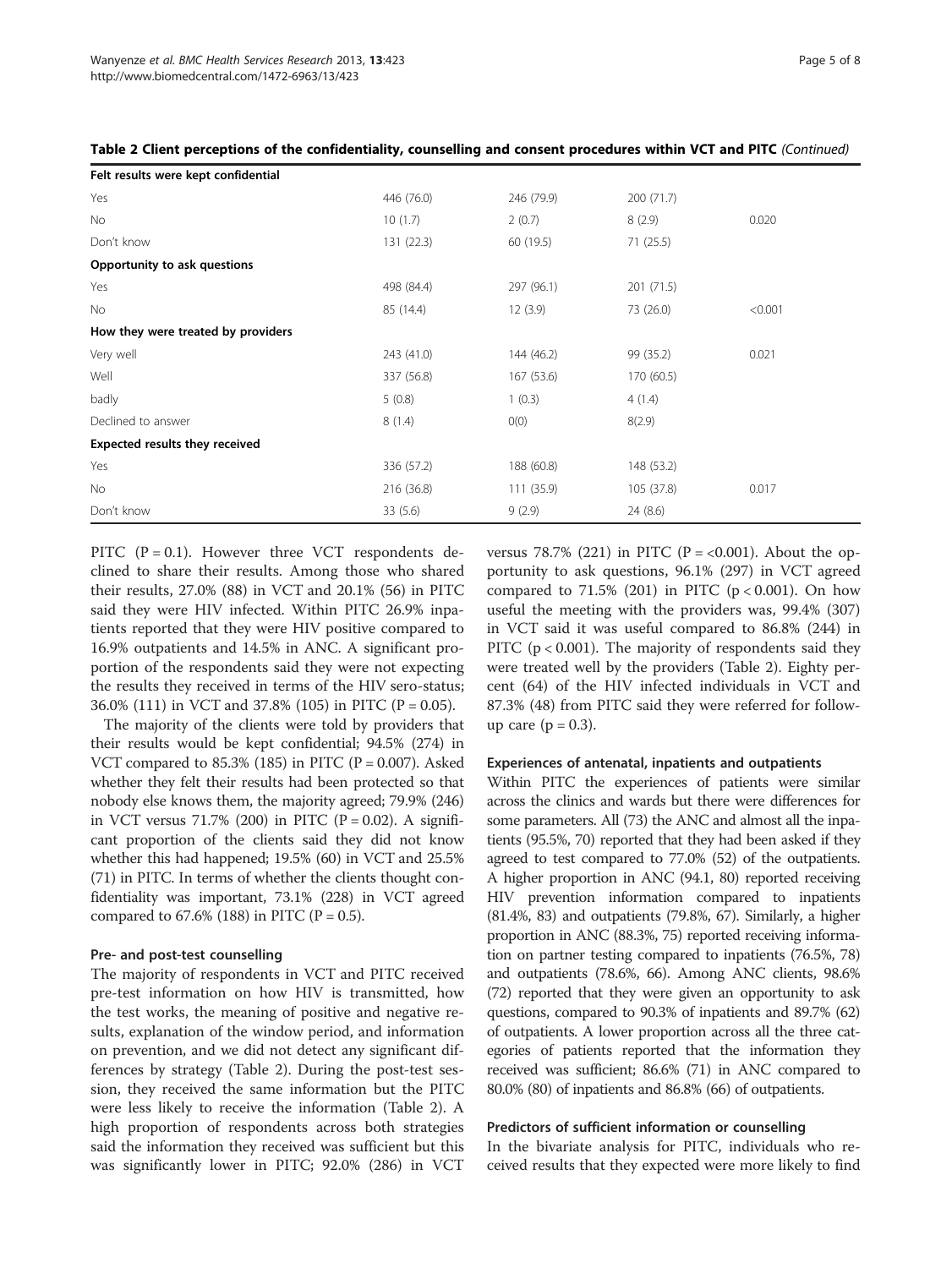the information sufficient (RR 1.21, CI 1.06-1.37). Also, individuals who were given an opportunity to ask questions were more likely to find the information sufficient (RR 1.73, CI 1.39-2.16). There were no significant differences by type of patients (ANC, inpatients and outpatients), number of previous HIV tests, HIV sero-status, gender and age (Table 3). In the multivariate analysis for PITC, significant predictors of information being sufficient included being given an opportunity to ask questions (adj.RR 1.73, CI 1.43-2.10) and expecting the results they received (adj.RR 1.07, CI 1.01-1.14). Individuals who had previously tested for HIV once or twice were less likely to report that the information was sufficient while those who had tested three or more times were not significantly different from those who were testing for the first time (Table 3).

Within VCT, receiving results that they expected and being given an opportunity to ask questions were not significantly associated with information being sufficient at bivariate analysis (Table [4](#page-6-0)). There were also no significant differences by HIV sero-status, gender and age. However the number of previous HIV tests was significant; individuals who had previously tested for HIV once or twice were less likely to find the information sufficient while those who had previously tested for three or more times were more likely to find the information sufficient (Table [4](#page-6-0)). In the multivariate analysis for VCT, significant predictors of information being sufficient included being given an opportunity to ask questions (adj.RR 1.62, CI 1.00-2.60) and the number of previous tests (Table [4\)](#page-6-0).

Table 3 Proportion, crude and adjusted risk ratio for association between reporting that counseling information was sufficient by PITC respondent's characteristics

|                              | <b>Total respondents</b> | <b>Number reporting</b><br>information was sufficient | Percentage reporting<br>information was sufficient | Crude risk<br>ratio (95% CI) | <b>Adjusted risk</b><br>ratio (95% CI) |
|------------------------------|--------------------------|-------------------------------------------------------|----------------------------------------------------|------------------------------|----------------------------------------|
|                              | N                        | n                                                     | 100, (%)                                           |                              |                                        |
| Overall                      | 265                      | 213                                                   | 80.4                                               |                              |                                        |
| Age (years)                  |                          |                                                       |                                                    |                              |                                        |
| 18-20                        | 32                       | 29                                                    | 90.6                                               | 1.0                          |                                        |
| $21 - 30$                    | 128                      | 103                                                   | 80.5                                               | $0.89$ (0.79, 0.997)         |                                        |
| $31 - 40$                    | 63                       | 48                                                    | 76.2                                               | $0.84$ (0.67, 1.06)          |                                        |
| $41 - 50$                    | 21                       | 17                                                    | 81.0                                               | $0.89$ (0.75, 1.06)          |                                        |
| $51+$                        | 21                       | 16                                                    | 76.2                                               | $0.84$ (0.62, 1.14)          |                                        |
| Sex                          |                          |                                                       |                                                    |                              |                                        |
| Female                       | 166                      | 134                                                   | 80.7                                               | 1.0                          | 1.0                                    |
| Male                         | 99                       | 79                                                    | 79.8                                               | 0.99(0.85, 1.15)             | $1.00$ (0.85, 1.17)                    |
| Times tested for HIV         |                          |                                                       |                                                    |                              |                                        |
| 1                            | 103                      | 86                                                    | 83.5                                               | 1.0                          | 1.0                                    |
| $2 - 3$                      | 124                      | 96                                                    | 77.4                                               | $0.93$ $(0.77, 1.12)$        | $0.88$ (0.83, 0.94)                    |
| $4+$                         | 38                       | 31                                                    | 81.6                                               | $0.98$ (0.76, 1.25)          | 0.99(0.76, 1.30)                       |
| <b>Test results expected</b> |                          |                                                       |                                                    |                              |                                        |
| No/do not know               | 123                      | 89                                                    | 72.4                                               | 1.0                          | 1.0                                    |
| Yes                          | 142                      | 124                                                   | 87.3                                               | 1.21(1.16, 1.25)             | 1.18(1.10, 1.28)                       |
| Reported HIV status          |                          |                                                       |                                                    |                              |                                        |
| Negative/Indeterminate       | 211                      | 169                                                   | 80.1                                               | 1.0                          | 1.0                                    |
| Positive                     | 54                       | 44                                                    | 81.5                                               | 1.02 (0.84, 1.23)            | $0.96$ $(0.83, 1.12)$                  |
| Opportunity to ask           |                          |                                                       |                                                    |                              |                                        |
| No/do not know               | 74                       | 39                                                    | 52.7                                               | 1.0                          | 1.0                                    |
| Yes                          | 191                      | 174                                                   | 91.1                                               | 1.73 (1.52, 1.96)            | 1.76 (1.43, 2.16)                      |
| <b>Type of Facility</b>      |                          |                                                       |                                                    |                              |                                        |
| <b>ANC</b>                   | 83                       | 70                                                    | 84.3                                               | 1.0                          | 1.0                                    |
| In-patient                   | 101                      | 78                                                    | 77.2                                               | 1.05 (0.77, 1.44)            | $0.93$ $(0.67, 1.30)$                  |
| OPD                          | 81                       | 65                                                    | 80.2                                               | $0.96$ $(0.80, 1.15)$        | $0.96$ $(0.82, 1.17)$                  |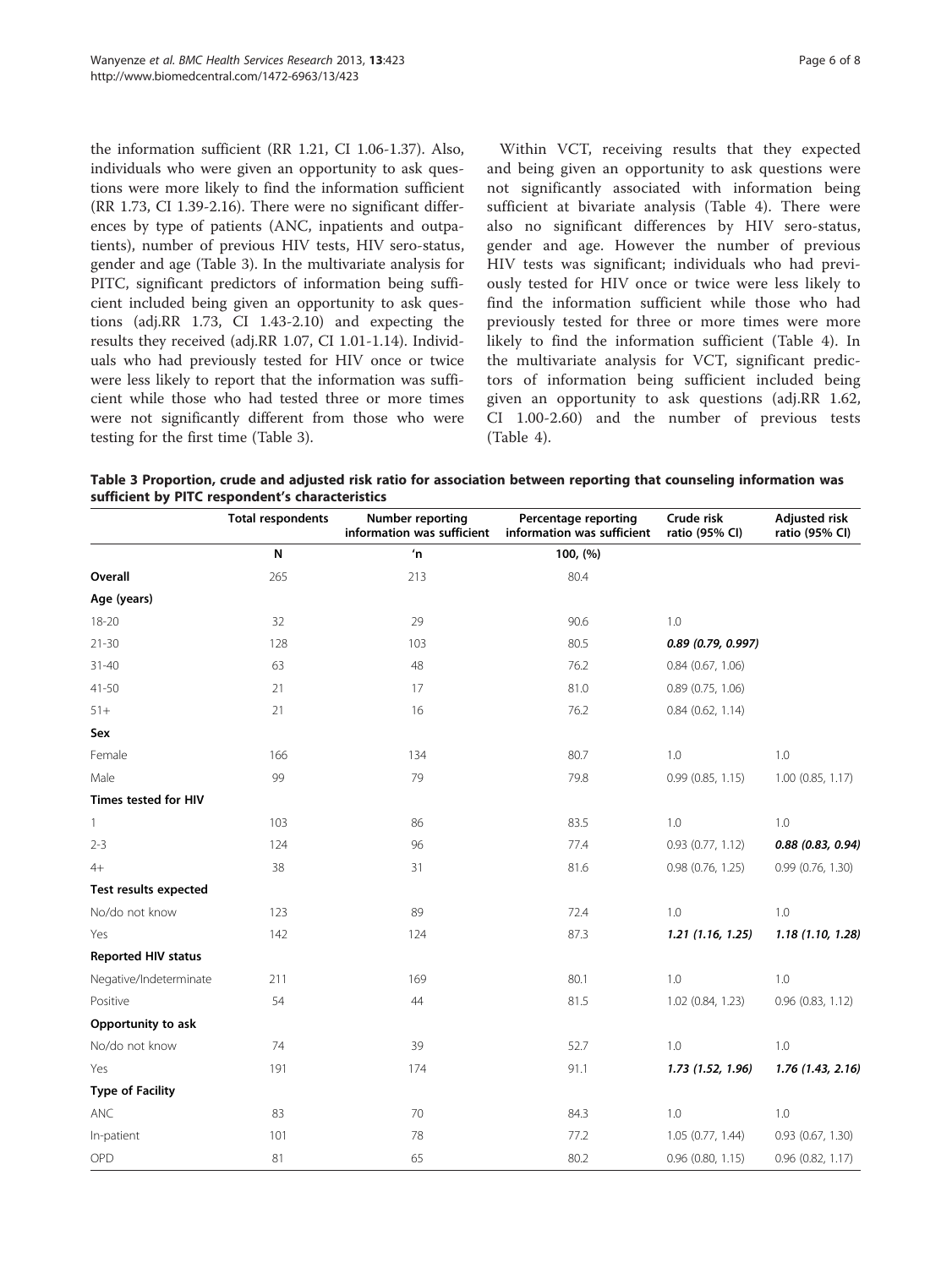|                            | <b>Total respondents</b> | Number reporting<br>information was sufficient | Percentage reporting<br>information was sufficient | Crude risk<br>ratio (95% CI) | <b>Adjusted risk</b><br>ratio (95% CI) |
|----------------------------|--------------------------|------------------------------------------------|----------------------------------------------------|------------------------------|----------------------------------------|
|                            | N                        | n'                                             | 100, (%)                                           |                              |                                        |
| Overall                    | 300                      | 277                                            | 92.3                                               |                              |                                        |
| Age (years)                |                          |                                                |                                                    |                              |                                        |
| $18 - 20$                  | 33                       | 30                                             | 90.9                                               | 1.0                          |                                        |
| $21 - 30$                  | 149                      | 138                                            | 92.6                                               | 1.02 (0.97, 1.07)            |                                        |
| $31 - 40$                  | 76                       | 70                                             | 92.1                                               | 1.01 (0.996, 1.03)           |                                        |
| $41 - 50$                  | 32                       | 29                                             | 90.6                                               | $1.00$ (0.89, 1.11)          |                                        |
| $51+$                      | 10                       | 10                                             | 100.0                                              | 1.10 (0.99, 1.22)            |                                        |
| Sex                        |                          |                                                |                                                    |                              |                                        |
| Female                     | 159                      | 144                                            | 90.6                                               | 1.0                          | 1.0                                    |
| Male                       | 141                      | 133                                            | 94.3                                               | 1.04(0.98, 1.11)             | 1.03 (0.98, 1.08)                      |
| Times tested for HIV       |                          |                                                |                                                    |                              |                                        |
| 1                          | 150                      | 141                                            | 94.0                                               | 1.0                          | 1.0                                    |
| $2 - 3$                    | 98                       | 84                                             | 85.7                                               | $0.91$ $(0.88, 0.94)$        | 0.90(0.89, 0.91)                       |
| $4+$                       | 52                       | 52                                             | 100.0                                              | 1.06(0.95, 1.18)             | 1.05(0.94, 1.17)                       |
| Test results expected      |                          |                                                |                                                    |                              |                                        |
| No/do not know             | 118                      | 109                                            | 92.4                                               | 1.0                          | 1.0                                    |
| Yes                        | 182                      | 168                                            | 92.3                                               | $1.00$ (0.99, 1.00)          | 0.99(0.98, 1.01)                       |
| <b>Reported HIV status</b> |                          |                                                |                                                    |                              |                                        |
| Negative/Indeterminate     | 220                      | 205                                            | 93.2                                               | 1.0                          | 1.0                                    |
| Positive                   | 80                       | 72                                             | 90.0                                               | 0.97 (0.95, 0.99)            | 0.96 (0.94, 0.98)                      |
| Opportunity to ask         |                          |                                                |                                                    |                              |                                        |
| No/do not know             | 12                       | $\overline{7}$                                 | 58.3                                               | 1.0                          | 1.0                                    |
| Yes                        | 288                      | 270                                            | 93.8                                               | $1.61$ (0.95, 2.72)          | 1.62 (0.97, 2.69)                      |

#### <span id="page-6-0"></span>Table 4 Proportion, crude and adjusted risk ratio for association between reporting that counseling information was sufficient by VCT respondent's characteristics

## **Discussion**

These data show good practices in relation to the essential elements of HIV testing in both VCT and PITC. The majority of the PITC respondents thought it was important to decline or accept testing. However, some did not think it was important. This may be associated with the illness and need for diagnosis among PITC respondents and for the ANC the moral issue of protecting the unborn child.

The interaction and information giving within PITC is shorter to enable integration within busy health facilities and it seems to work well for the majority of the patients [[6,9,16,17\]](#page-7-0). There were a few individuals in both PITC and VCT who did not find the information adequate. We found that individuals who receive results that they do not expect in PITC need more support than others. The results also indicate that giving the clients an opportunity to ask questions in both VCT and PITC increases the likelihood of finding the information provided to be adequate. This is not surprising because the dialogue would lead to clients raising issues that the providers may overlook and highlights the need to closely examine the practices around information giving to ensure that the patients have an opportunity to raise concerns.

Within VCT an individual has thought about testing and made a deliberate decision to go for the test. For PITC on the other hand, depending on the nature of illness, a patient may come to hospital when they have not thought about HIV testing. This may explain why receiving results that were not expected was more important in PITC than VCT. For home-based HIV testing, another provider-initiated testing strategy, it has been reported that the social mobilization that precedes testing increases acceptance and uptake of testing [\[18-20](#page-7-0)]. Social mobilization efforts within countries that have adopted PITC may be necessary to ensure that people are aware and expect PITC when they go to health facilities.

A significant proportion of respondents in both strategies had some doubts about confidentiality. This study did not evaluate why the clients felt this way. However,